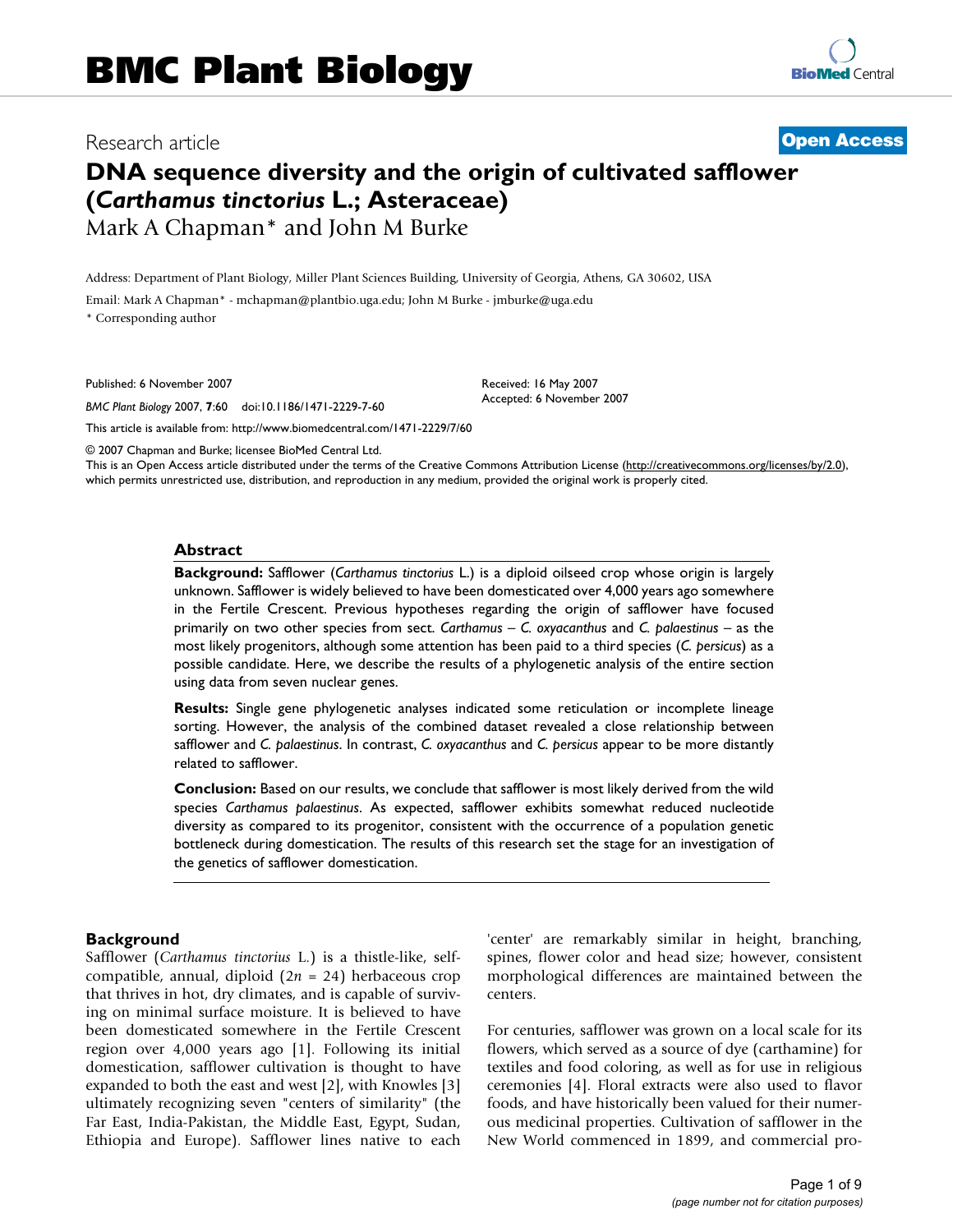duction of safflower as an oilseed crop began in the 1950s [5]. More recently, there has been growing interest in safflower for its potential as a large-scale production platform for plant-made pharmaceuticals [6,7].

To date, phylogenetic investigations of *Carthamus* species have focused on either delimiting the sections within the genus [e.g. [8,9]], or on the development of DNA fingerprinting methodologies for investigating relationships amongst safflower cultivars [e.g. [10]]. Relationships between closely-related species within each section are, however, only poorly understood, and details surrounding the origin and early evolution of safflower are lacking. What we currently know is that safflower belongs to a group of closely related diploid species (sect. *Carthamus*; all  $2n = 24$  chromosomes [11]) whose ranges extend from central Turkey, Lebanon, and Israel in the west to northwestern India in the east. In addition to *C. tinctorius*, this section is composed of *C. curdicus* Hanelt, *C. gypsicola* Iljin, *C. oxyacanthus* Bieb. (= *C. oxyacantha* M. Bieb.), *C. palaestinus* Eig, and *C. persicus* Desf. ex Willd. (= *C. flavescens* Spreng) [8,12]. However, these species all exhibit some degree of cross-compatibility with one another [reviewed in [12,13]] and thus reproductive isolation alone cannot be used to delimit the species. *Carthamus curdicus* and *C. palaestinus* exhibit restricted geographical distributions (Northern Iran and Southern Israel, respectively), whereas *C. persicus*, *C. gypsicola* and *C. oxyacanthus* are more widely distributed throughout the Middle East [12].

Hypotheses regarding the origin of safflower have focused on *C. oxyacanthus* or *C. palaestinus* as the most likely progenitors, although *C. persicus* has also been suggested as a possible progenitor [14]. Here we report on levels of nucleotide diversity within and among species of sect. *Carthamus*, and investigate the origin of cultivated safflower using data derived from seven nuclear genes.

# **Results**

## *DNA sequence diversity*

Sequence data were collected from all seven gene regions for each of the 23 individuals surveyed (Tables 1 and 2), encompassing all species within sect. *Carthamus*. All sequences have been deposited in the Genbank Data Library and are available under accession nos. EF483951-[EF483974,](http://www.ncbi.nih.gov/entrez/query.fcgi?db=Nucleotide&cmd=search&term=EF483974) [EF483983–](http://www.ncbi.nih.gov/entrez/query.fcgi?db=Nucleotide&cmd=search&term=EF483983)[EF484014,](http://www.ncbi.nih.gov/entrez/query.fcgi?db=Nucleotide&cmd=search&term=EF484014) [EF519712](http://www.ncbi.nih.gov/entrez/query.fcgi?db=Nucleotide&cmd=search&term=EF519712)–[EF519729,](http://www.ncbi.nih.gov/entrez/query.fcgi?db=Nucleotide&cmd=search&term=EF519729) [EF519732](http://www.ncbi.nih.gov/entrez/query.fcgi?db=Nucleotide&cmd=search&term=EF519732)[–EF519751](http://www.ncbi.nih.gov/entrez/query.fcgi?db=Nucleotide&cmd=search&term=EF519751), [EF519754](http://www.ncbi.nih.gov/entrez/query.fcgi?db=Nucleotide&cmd=search&term=EF519754)–[EF519770](http://www.ncbi.nih.gov/entrez/query.fcgi?db=Nucleotide&cmd=search&term=EF519770), [EF519774–](http://www.ncbi.nih.gov/entrez/query.fcgi?db=Nucleotide&cmd=search&term=EF519774) [EF519792,](http://www.ncbi.nih.gov/entrez/query.fcgi?db=Nucleotide&cmd=search&term=EF519792) [EF519795](http://www.ncbi.nih.gov/entrez/query.fcgi?db=Nucleotide&cmd=search&term=EF519795)[–EF519811,](http://www.ncbi.nih.gov/entrez/query.fcgi?db=Nucleotide&cmd=search&term=EF519811) [EF519815](http://www.ncbi.nih.gov/entrez/query.fcgi?db=Nucleotide&cmd=search&term=EF519815)[–EF519834](http://www.ncbi.nih.gov/entrez/query.fcgi?db=Nucleotide&cmd=search&term=EF519834) and [EF519838](http://www.ncbi.nih.gov/entrez/query.fcgi?db=Nucleotide&cmd=search&term=EF519838)[–EF519857](http://www.ncbi.nih.gov/entrez/query.fcgi?db=Nucleotide&cmd=search&term=EF519857). Excluding indels, sequence lengths varied from 365 to 621 base pairs (bp) per locus, and all sequences included both exons and introns (Table 3). Thus, we were able to analyze 3239 bp of aligned sequence per individual with 1317 bp (40%) coming

**Table 1: List of accessions surveyed, including information on the source of each sample.**

| <b>Species</b>       | Code              | Cultivar/Accession        | Pl/herbarium <sup>a</sup> | Originb               |
|----------------------|-------------------|---------------------------|---------------------------|-----------------------|
| C. tinctorius L.     | saffW             | W6 6730                   | PI 576995                 | $China*$              |
| C. tinctorius L.     | saffL             | LESAF 494                 | PI 603207                 | Canada                |
| C. tinctorius L.     | saffE             | <b>ENANA</b>              | PI 610263                 | Spain*                |
| C. tinctorius L.     | saffU             | <b>USB</b>                | PI 560163                 | <b>USA</b>            |
| C. tinctorius L.     | saffAZ            | <b>ARIZ SAFF COMP III</b> | PI 572418                 | <b>USA</b>            |
| C. tinctorius L.     | saffAC            | <b>AC SUNSET</b>          | PI 592391                 | Canada                |
| C. tinctorius L.     | saff1063          | BJ-1063                   | PI 250601                 | India <sup>*</sup>    |
| C. tinctorius L.     | saff673           | BJ-673                    | PI 193473                 | Ethiopia*             |
| C. tinctorius L.     | saff2701          | BJ-2701                   | PI 253762                 | $\mathsf{I}$ raq $^*$ |
| C. tinctorius L.     | saff1067          | BJ-1067                   | PI 250606                 | Egypt*                |
| C. tinctorius L.     | saffTS            | <b>TOZI SPINY</b>         | PI 271070                 | Sudan*                |
| C. curdicus Hanelt   | curd              | Hanelt                    | W 12361                   | Iraq                  |
| C. gypsicola Iljin   | gypA              | UZ99a                     |                           | Uzbekistan            |
| C. gypsicola Iljin   | gypB              | <b>UZ99b</b>              |                           | Uzbekistan            |
| C. oxyacanthus Bieb. | oxy2              | $K-2$                     | PI 426428                 | Pakistan              |
| C. oxyacanthus Bieb. | oxy1076           | K-1076                    | PI 426185                 | Afghanistan           |
| C. oxyacanthus Bieb. | oxy604            | $K-604$                   | PI 426467                 | Pakistan              |
| C. palaestinus Eig   | palBJ             | BJ-1964                   | PI 235663                 | <b>Israel</b>         |
| C. palaestinus Eig   | pal96             | Ashri1917                 | GAT 3796                  | <b>Israel</b>         |
| C. palaestinus Eig   | pal97             | Ashri1642                 | GAT 3797                  | <b>Israel</b>         |
| C. palaestinus Eig   | pal98             | Ashri                     | GAT 3798                  | <b>Israel</b>         |
| C. persicus Willd.   | perG              | Garcia-Jacas 2002         |                           | Turkey                |
| C. persicus Willd.   | per <sub>00</sub> | Aydem 157                 | GAT 3800                  | Turkey                |

a Numbers refer to the USDA accession (PI), Vienna Museum of Natural History (W) or Gatersleben herbarium accession (GAT). No number indicates a private collection. '-' indicates missing voucher specimens. More seeds are, however, available from these collections.

b Asterisks refers to the seven accessions of safflower from the seven so-called "centers of similarity" (ref. [3]; see text for details)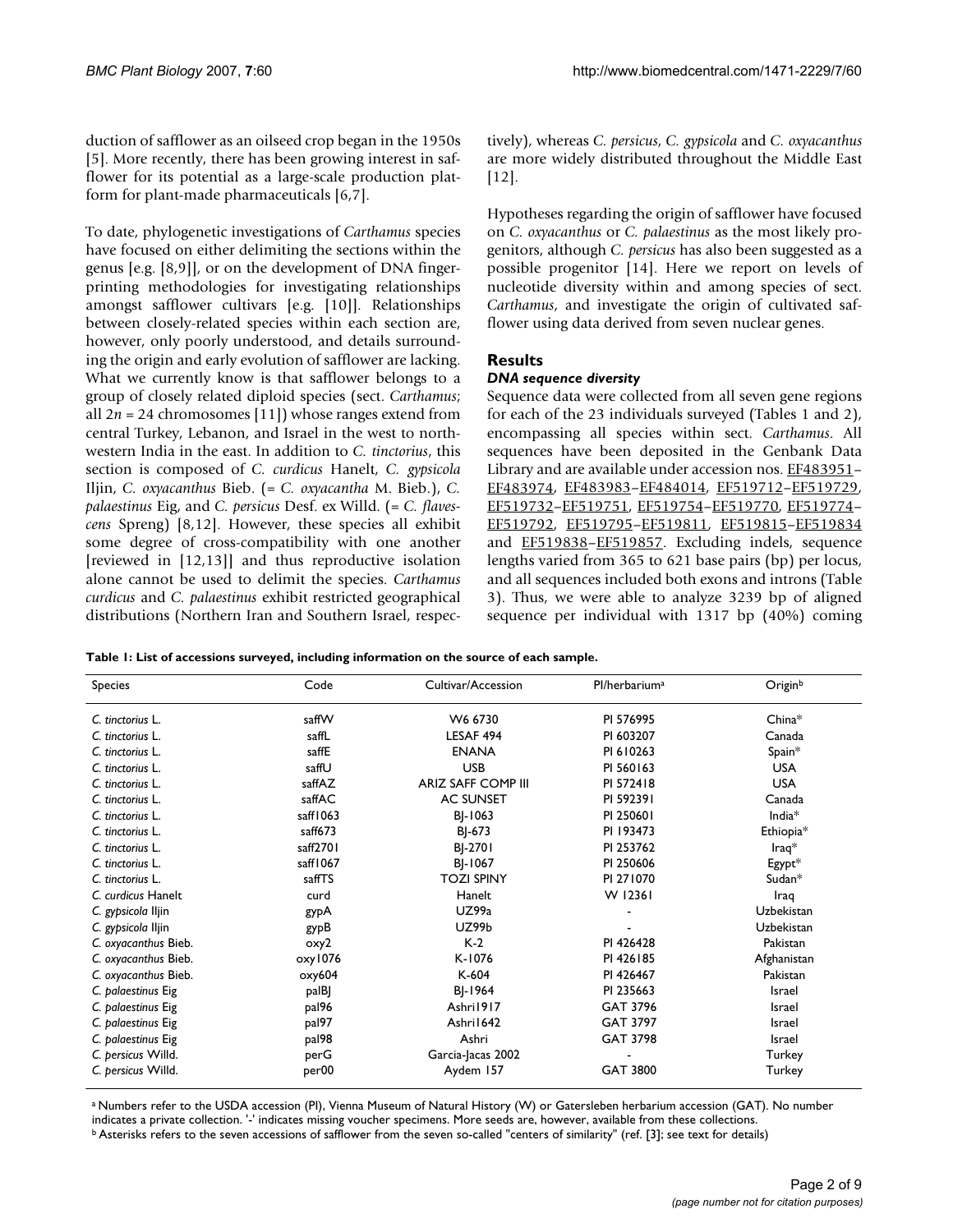from exons and 1922 bp (60%) coming from introns. Across taxa, the number of indel polymorphisms per locus varied from four to thirteen, with a total of 53 indels in the data set. All indels were excluded from the analyses of nucleotide polymorphism.

Single nucleotide polymorphisms (SNPs) were considerably more common than indels. A total of 220 SNPs were found across the full data set, resulting in an average of 1 SNP per 15 bp of sequence. Considering just the 11 safflower individuals, there were 34 SNPs, corresponding to an average of 1 SNP per 95 bp of sequence. Estimates of nucleotide diversity for C. tinctorius, C. palaestinus and C. oxyacanthus are presented in Table 4.

While diversity varied across loci, *C. tinctorius* generally harbored the lowest levels of diversity with Watterson's θ  $(\theta_{\rm W})$  ranging from 0 to 0.0071 (mean = 0.0033), total nucleotide diversity ( $\pi_{\text{Tot}}$ ) ranging from 0.0008 to 0.0102 (mean = 0.0041), and silent-site diversity ( $\pi_{\text{Si}}$ ) ranging from 0.0006 to 0.0175 (mean = 0.0057). *Carthamus oxyacanthus*, on the other hand, exhibited the highest levels of diversity, with  $\theta_{\rm W}$  ranging from 0.0012 to 0.0277 (mean = 0.0101),  $\pi_{\text{Tot}}$  ranging from 0.0014 to 0.0354 (mean = 0.0105), and  $\pi_{\text{Sil}}$  ranging from 0 to 0.0601 (mean = 0.0148). *Carthamus palaestinus* was intermediate to the other two species with  $\theta_{\rm W}$  ranging from 0 to 0.0078 (mean  $= 0.0044$ ),  $\pi_{\text{Tot}}$  ranging from 0 to 0.0095 (mean = 0.0051), and  $\pi_{\text{Sil}}$  ranging from 0 to 0.0180 (mean = 0.0081).

Because of the relatively small amount of exonic sequence included in each gene fragment (188 bp on average), individual estimates of synonymous and non-synonymous diversity must be viewed with caution. Averaging across loci, however, revealed that our estimates of non-synonymous variability are substantially lower than our estimates of synonymous variability, suggesting that diversity at these loci is primarily governed by purifying selection (data not shown). After correcting for multiple comparisons, none of the Tajima's *D* estimates were significantly different from zero (Table 4).

| Table 2: Summary of genes surveyed and primer sequences employed. |  |
|-------------------------------------------------------------------|--|
|-------------------------------------------------------------------|--|

| Locus           | <b>Functional Annotation via BLAST</b>                              | Primer Sequences (Forward/Reverse) |  |
|-----------------|---------------------------------------------------------------------|------------------------------------|--|
| A19             | At2g21330                                                           | 5'-CTAGAGAACACSGARGCTAACCG         |  |
|                 | Putative fructose bisphosphate aldolase                             | 5'-TGGCGAAACGRGCACCYTGTTGG         |  |
| A <sub>25</sub> | At2g45740                                                           | 5'-TTGCATGSTCTTATCAGTCC            |  |
|                 | Similar to putative peroxisomal membrane<br>protein PEXII-I         | 5'-GAAGABCCCATCCARCAGAAGAG         |  |
| A25a            |                                                                     | Same as A25 Forward                |  |
|                 |                                                                     | 5'-TCTCTCTCATGACACCATGTAAA         |  |
| A25b            |                                                                     | 5'-GCTCCACAGATCAGGCATTT            |  |
|                 |                                                                     | Same as A25 Reverse                |  |
| A27             | At3g19900                                                           | 5'-CTTGCAWTGAATGTCATGTGGAAG        |  |
|                 | Unknown protein                                                     | 5'-GCTCCCCARCATTTCA                |  |
| A39             | At2g28315                                                           | 5'-ACTAGTTGGCATYTRATGGTAACA        |  |
|                 | Putative glucose-6-phosphate/phosphate-<br>tranlocator              | 5'-GCCRACAAAATTGAGCTGAAGATC        |  |
| A39a            |                                                                     | Same as A39 Forward                |  |
|                 |                                                                     | 5'-TCATGGACCAGAAATGAYGTT           |  |
| A39b            |                                                                     | 5'-AGCACCCTTCCYTACTGCAT            |  |
|                 |                                                                     | Same as A39 Reverse                |  |
| <b>B7</b>       | At4g27700                                                           | 5'-AGAAAAYARCTTTGTGATTCTTGATG      |  |
|                 | Contains Rhodanese Homology Domain                                  | 5'-GAWGARCAAGCTACTATRATCTTTG       |  |
| B12             | At3g55800                                                           | 5'-CAAGTGGCTGCAGCCATGGG            |  |
|                 | Sedoheptulose-bisphosphatase precursor                              | 5'-ACATCRGGMACCATTCCWCCGGTGT       |  |
| <b>B27</b>      | At4g33250                                                           | 5'-AAGGCTCTTATGGCHATGCC            |  |
|                 | Similar to eukaryotic translation initiation<br>factor 3 subunit 11 | 5'-CGGTTYTTRGCWGCTTCATCCCARAACTG   |  |
| <b>B27a</b>     |                                                                     | Same as B27 Forward                |  |
|                 |                                                                     | 5'-TGATGCAAAATAGTTTGTTGGAA         |  |
| <b>B27b</b>     |                                                                     | 5'-TGGTGMTYCTTTTCCAATTC            |  |
|                 |                                                                     | Same as B27 Reverse                |  |

Primer names followed by 'a' or 'b' were designed to amplify a given locus in two parts. Functional annotations were taken from the Genbank record for each *Arabidopsis* locus. For the unknown protein a BLASTn search failed to yield a putative function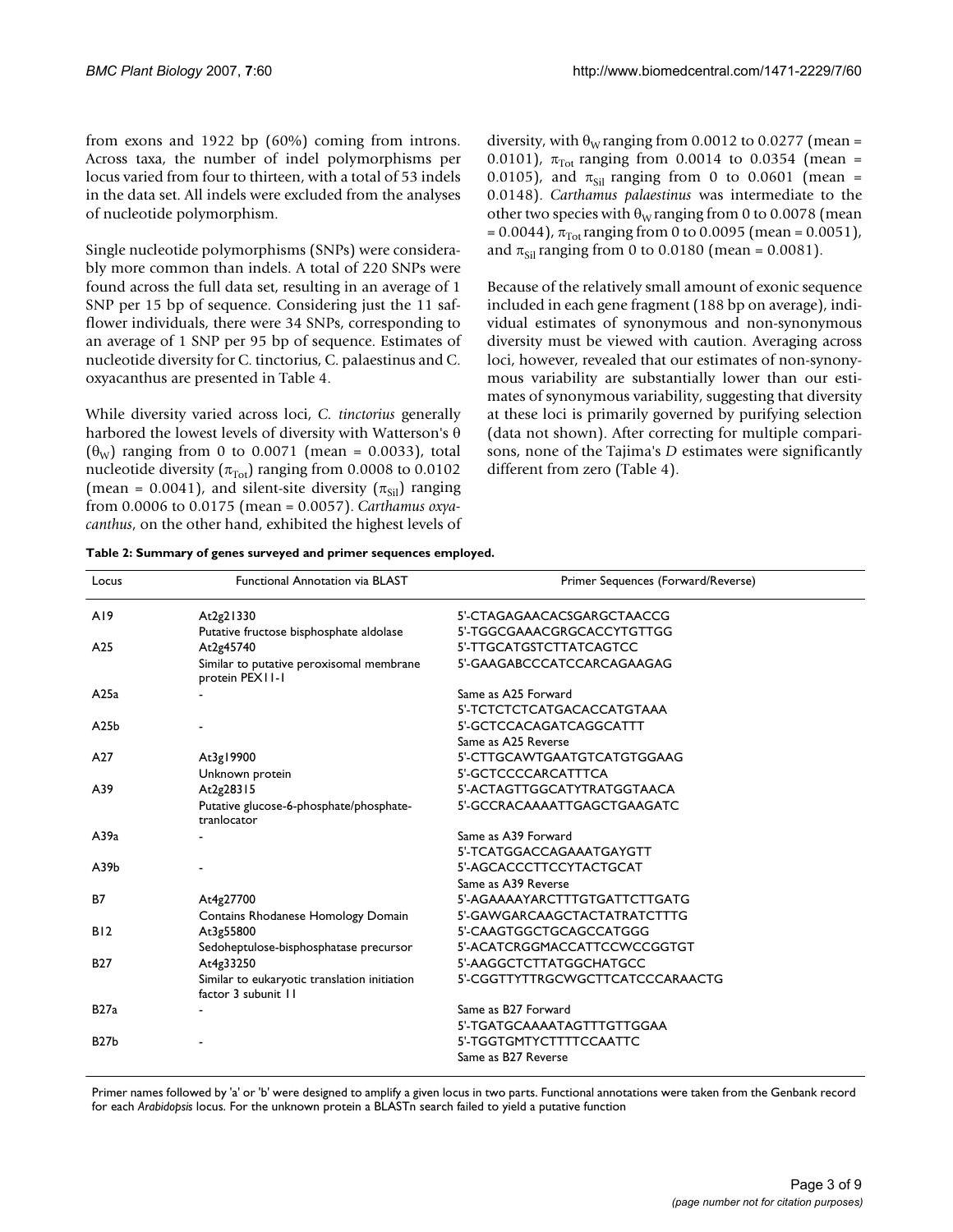| Locus           | Aligned Length <sup>a</sup> | No. Indels      | $N$ (var) <sup>b</sup> |
|-----------------|-----------------------------|-----------------|------------------------|
|                 |                             |                 |                        |
| A19             | 365                         | 4               | 34                     |
| A <sub>25</sub> | 486                         | 6               | 42                     |
| A27             | 395                         | 13              | 50                     |
| A39             | 578                         | 4               | 49                     |
| <b>B7</b>       | 386                         | 9               | 51                     |
| B12             | 408                         |                 | 57                     |
| <b>B27</b>      | 621                         | $\overline{10}$ | 64                     |
| Combined        | 3239                        | 53              | 267                    |

#### **Table 3: Details regarding gene regions analyzed.**

a Alignment size (bp) after removing primers, indels, and ambiguous regions

b Number of variable characters

## *Phylogenetic relationships*

Comparison of the NJ trees produced from the single gene analyses suggests that reticulate evolution and/or incomplete lineage sorting has occurred in *Carthamus* sect. *Carthamus* (Fig. 1). While a number of overall similarities in tree topology are evident from these analyses, there are several instances in which the phylogenetic position of an individual varies depending on the gene analyzed. In some cases, individuals harbored divergent alleles at one or more loci, possibly indicating that contemporary hybridization has played an active role in the evolution of sect. *Carthamus*. Of particular note are the positions of the *C. gypsicola* alleles which are sometimes found in divergent clades (e.g., for genes A19 and B12). Some *C. oxyacanthus* alleles show a similar pattern (e.g., genes A39 and B27). When comparing the seven trees for the individual loci, however, some patterns begin to emerge. Overall, *C. oxyacanthus* is most often found to be relatively distantly related to *C. tinctorius*, and frequently associated with alleles from *C. gypsicola*. Of particular note is the close relationship between individuals of *C. tinctorius* and *C. palaestinus*, suggesting that the species most closely related to safflower (and hence its most likely progenitor) is *C. palaestinus* (Fig. 1).

| Locus      | Taxon          | $\theta_{\mathsf{W}}$ | $\pi_{\operatorname{\mathsf{Tot}}}$ | $\pi_{\mathsf{Sil}}$ | Tajima's D <sup>a</sup> |
|------------|----------------|-----------------------|-------------------------------------|----------------------|-------------------------|
| A19        | C. tinctorius  | 0.0041                | 0.0046                              | 0.0087               | 0.34                    |
|            | C. palaestinus | 0.0078                | 0.0095                              | 0.0180               | 1.03                    |
|            | C. oxyacanthus | 0.0013                | 0.0016                              | $\mathbf 0$          | 0.85                    |
| A25        | C. tinctorius  | 0.0071                | 0.0102                              | 0.0109               | 1.44                    |
|            | C. palaestinus | 0.0059                | 0.0066                              | 0.0089               | 0.52                    |
|            | C. oxyacanthus | 0.0047                | 0.0036                              | 0.0036               | $-1.30$                 |
| A27        | C. tinctorius  | 0.0023                | 0.0014                              | 0.0006               | $-0.95$                 |
|            | C. palaestinus | 0                     | 0                                   | $\mathbf 0$          | n/a                     |
|            | C. oxyacanthus | 0.0063                | 0.0077                              | 0.0087               | 1.22                    |
| A39        | C. tinctorius  | 0                     | 0                                   | $\Omega$             | n/a                     |
|            | C. palaestinus | 0.0012                | 0.0008                              | 0.0010               | $-1.05$                 |
|            | C. oxyacanthus | 0.0070                | 0.0057                              | 0.0084               | $-1.07$                 |
| <b>B7</b>  | C. tinctorius  | 0.0016                | 0.0010                              | 0.0009               | $-0.84$                 |
|            | C. palaestinus | 0.0054                | 0.0071                              | 0.0112               | 1.43                    |
|            | C. oxyacanthus | 0.0012                | 0.0014                              | 0.0025               | 0.85                    |
| B12        | C. tinctorius  | 0.0062                | 0.0102                              | 0.0175               | 2.20                    |
|            | C. palaestinus | 0.0067                | 0.0075                              | 0.0129               | 0.53                    |
|            | C. oxyacanthus | 0.0277                | 0.0354                              | 0.0601               | 1.76                    |
| <b>B27</b> | C. tinctorius  | 0.0020                | 0.0013                              | 0.0014               | $-1.04$                 |
|            | C. palaestinus | 0.0035                | 0.0044                              | 0.0048               | 1.18                    |
|            | C. oxyacanthus | 0.0229                | 0.0184                              | 0.0202               | $-1.42$                 |
| Average    | C. tinctorius  | 0.0033                | 0.0041                              | 0.0057               | 0.19                    |
|            | C. palaestinus | 0.0044                | 0.0051                              | 0.0081               | 0.61                    |
|            | C. oxyacanthus | 0.0101                | 0.0105                              | 0.0148               | 0.13                    |

a None of the estimates of Tajima's *D* were significant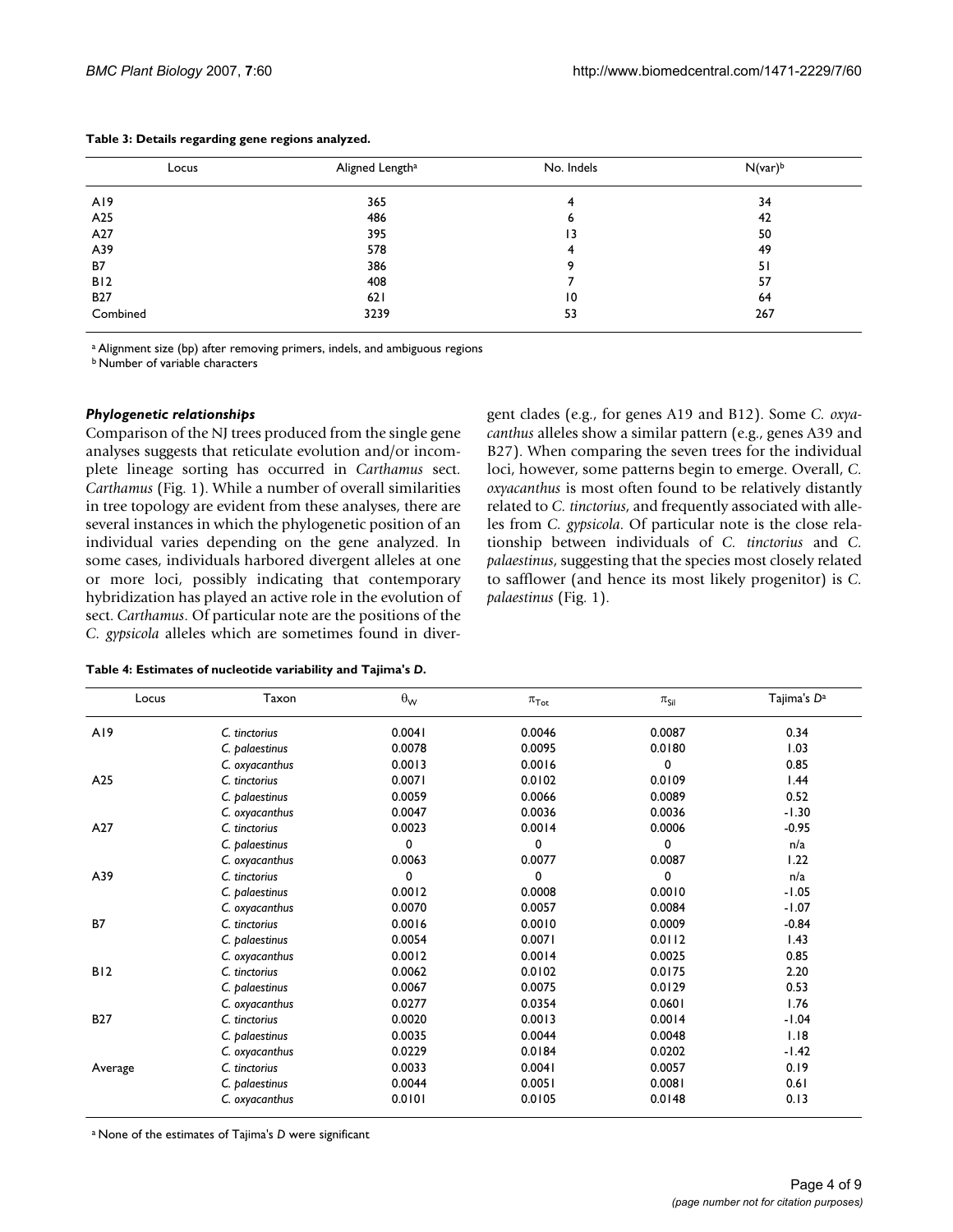

#### Phylogenetic relationships among species of **Figure 1** *Carthamus* sect. *Carthamus* based on single-gene analyses

**Phylogenetic relationships among species of** *Carthamus* **sect.** *Carthamus* **based on single-gene analyses**. Neighbor-Joining trees were generated for each individual gene. Species names and accession codes are given in Table 1. Accession names followed by -1 or -2 denote alleles for a given locus. Alleles followed by a \* were determined using haplotype subtraction by maximum likelihood; the remainder of the alleles were determined by cloning.

Despite the occurrence of some incongruities between loci, the NJ, ML and Bayesian trees based on the combined data (which are nearly identical to each other in topology; Fig. 2 and data not shown) are in overall agreement with our interpretations of the single gene analyses. *Carthamus oxyacanthus* is resolved as the species most distantly related to safflower, with high ML bootstrap and Bayesian posterior probabilities. Within *C. oxyacanthus* the two lines from Pakistan are more closely related to each other than they are to the line from Afghanistan. *Carthamus persicus* appears to be paraphyletic, perhaps due to recent gene flow. As predicted from the individual gene trees, *C. palaestinus* is the most closely related species to safflower, and we conclude that this species is the most likely progenitor of safflower. In the Bayesian analysis, all four *C. palaestinus* individuals are found in a well-supported clade along with all of the safflower individuals. Similarly, in the ML analysis, three of the four individuals of *C. palaestinus* are found in such a clade (87% BS), with the fourth resolving at the base of this clade along with individuals of *C. curdicus* and *C. persicus*. Some relationships can also be resolved among safflower individuals; for example, saffAZ and saffAC form a well-supported clade at the base of the safflower/*C. palaestinus* group. Relationships between the other cultivars are, however, poorly-supported.

# **Discussion**

#### *Origin of safflower*

A close relationship between members of sect. *Carthamus* has been proposed based on data from crossing studies [reviewed in [12,13]], the identification of natural hybrids amongst some species within the section [1,14], and phy-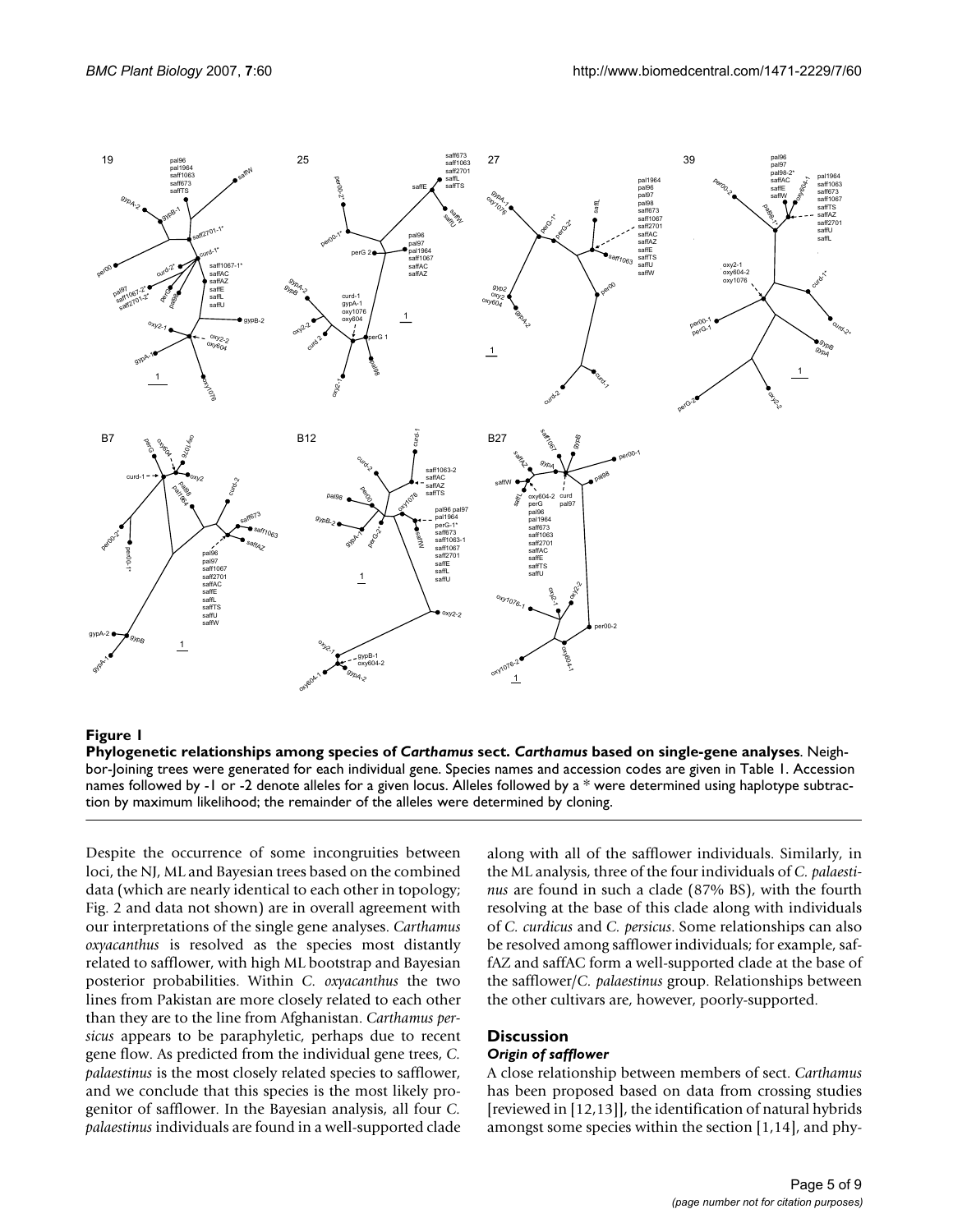

# Phylogenetic relationships among species of **Figure 2** *Carthamus* sect. *Carthamus* based on a combined analysis of seven nuclear genes

**Phylogenetic relationships among species of** *Carthamus* **sect.** *Carthamus* **based on a combined analysis of seven nuclear genes**. Maximum likelihood (A) and Bayesian (B) trees generated for the combined dataset. Bootstrap values (> 75%) for the ML tree and posterior probabilities (> 0.90) for the Bayesian tree are given alongside branches. Species names and accession codes are given in Table 1.

logenetic analyses involving some members of the section [9]. Prior to the present investigation, however, the phylogenetic relationships amongst all species within sect. *Carthamus* had not been investigated, and the identity of the progenitor of safflower had only been hypothesized. While Ashri & Knowles [14] proposed that safflower was derived from hybridization between *C. oxyacanthus* and *C. persicus*, this hypothesis is clearly not supported by our results. Rather, *Carthamus palaestinus* and safflower are found in the same clade indicating a close relationship between these species. We thus propose that *C. palaestinus*, which is native to the deserts of southern Israel and western Iraq, is the wild progenitor of safflower. Safflower and *C. palaestinus* share a self-compatible breeding system [12]; thus, the near absence of heterozygous loci in these species (Fig. 1) is unsurprising. *Carthamus persicus* and

some populations of *C. oxyacanthus* are self-incompatible, and this is evident from the presence of much more heterozygosity in these species (Fig. 1). The cause of the nonmonophyly of *C. persicus* remains unknown due to the small sample sizes necessarily employed here; however the retention of ancestral polymorphism and/or contemporary gene flow (*C. persicus* is self-incompatible) could be responsible.

As noted in the Introduction, Knowles [3] recognized seven distinct "centers of similarity" of safflower, including the Far East, India-Pakistan, the Middle East, Egypt, Sudan, Ethiopia and Europe. Interestingly, our data provide little support for the distinctiveness of safflower accessions from these disparate geographic locales. Indeed, while there is a small amount of phylogenetic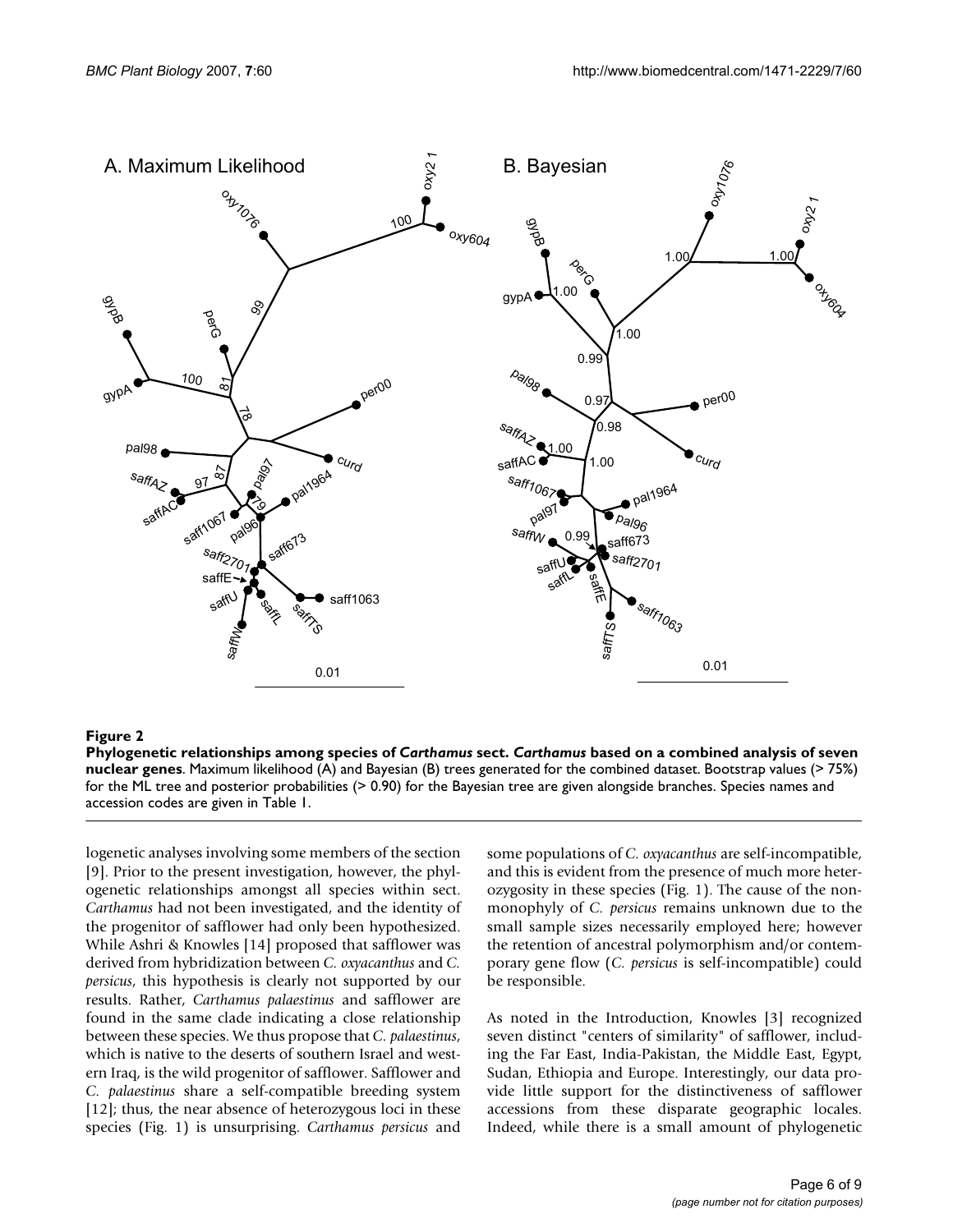structure apparent within safflower, it appears that most of the accessions surveyed herein are highly similar at a genetic level. Moreover, much of the substructuring within safflower is not well-supported in either the Bayesian or ML analyses. The exceptions to this are a pair of accessions from the USA and Canada (saffAZ and saffAC, respectively), and possibly one accession from Egypt (saff1067). Considering what we know about the history of safflower cultivation, the North American accessions (saffAZ, saffAC, and saffU) are presumably recent introductions, and from our data it appears that they may be derived from relatively divergent ancestral stocks (Fig. 2). Further investigation of the 'seven centers' hypothesis, will require the development and application of more variable markers to a much more robust sampling of the available safflower germplasm. While a recent investigation of safflower cultivars using RAPDs, ISSRs and AFLPs revealed some genetic structuring within the species [10], the authors did not address the question of whether or not the seven morphological centers of diversity correspond to genetic subgroups within safflower.

# *Levels of nucleotide diversity*

The domestication of plant species is typically accompanied by a reduction in genetic diversity resulting from the population genetic bottleneck that occurs during domestication. Although results vary across species, crops generally harbor ca. two-thirds of the diversity that is present in their wild progenitors [15]. We found a similar value here, with a 20–30% (depending on the measure) reduction in nucleotide diversity in safflower as compared to *C. palaestinus* (Table 4). Because  $\theta_W$  is roughly proportional to heterozygosity, we can further conclude that a randomly selected pair of safflower sequences will differ at an average of 1 out of every 303 bp (i.e.,  $1/0.0033 ≅ 303$ ). This makes safflower considerably less diverse than crops such as maize (1 out of every 105 bp [16]) and sunflower (1 out of every 140 bp [17]) but far more diverse than crops such as soybean (1 out of every 1030 bp [18]).

# **Conclusion**

Insights into the origin of crop plants and knowledge of the identities of their progenitors are of great value in both basic and applied research programs. For example, the comparative analysis of crop plants and their wild progenitors can shed light on the genetic mechanisms underlying organismal evolution [19,20]. Similarly, comparative analyses of this sort can be a powerful tool for identifying genes underlying agronomically-important traits [21-23]. The identification of *C. palaestinus* as the wild progenitor of safflower opens the door for such analyses within the genus *Carthamus*. Moreover, because safflower is a modern-day oilseed crop and a member of the same family as cultivated sunflower, which has been the subject of a great deal of recent study [24,25], the initiation of such work in

safflower would create a comparative framework for studying the evolution of oilseed crops within the Asteraceae.

# **Methods**

# *Plant materials and DNA extraction*

Tissue for DNA extraction was either obtained from live plants grown from seed or from herbarium specimens (Table 1). Seeds were obtained from archived collections held at the USDA Western Regional Plant Introduction Station in Pullman, WA. These included 11 accessions of *C. tinctorius* L., three accessions of *C. oxyacanthus* and one accession of *C. palaestinus*. In addition Dr. R. Vilatersana (Institut Botànic de Barcelona) kindly provided seeds of *C. gypsicola* and *C. persicus*. Herbarium specimens of *C. palaestinus* (three accessions) and *C. persicus* (one accession) were provided by the IPK Gatersleben Herbarium (GAT), and *C. curdicus* (one accession) was provided by the Vienna Museum of Natural History (Herbarium W). All species are presumed to be diploid based on prior investigations [reviewed in [11]].

For the live plants, seeds were clipped with a razor blade and germinated on damp filter paper in Petri dishes (48 hours dark/48 hours light). Seedlings were then planted in soil and grown in the greenhouse. Total genomic DNA was then isolated from 100 mg of leaf tissue using the DNeasy plant mini kit (Qiagen, Valencia, CA). For the herbarium extractions, tissue lysis and extraction followed the same protocol as the fresh leaf tissue except that only ca. 20 mg of leaf tissue was used.

# *Locus selection and sequencing*

The seven nuclear genes used in this study (Table 2) were selected from a set of universal markers that were recently developed for use in the Asteraceae [26]. The loci selected for inclusion in this study all produced a single amplicon that could be sequenced directly (only those individuals that were heterozygous for insertions/deletions were cloned). Three of the loci (A25, A39, and B27; Table 2) did not amplify well in the herbarium material, presumably due to DNA degradation; internal primers were thus designed to amplify these loci in two overlapping segments that were later aligned into a single contig. For A39 the first portion still could not be amplified in the herbarium specimens, and hence was scored as missing data for those individuals.

PCR was performed in a 20 µl total volume containing 20 ng of template DNA, 30 mM Tricine pH 8.4-KOH, 50 mM KCl, 2 mM  $MgCl<sub>2</sub>$ , 100 µM of each dNTP, 0.2 µM of each primer, and 2 units of *Taq* polymerase. Thermal cycling followed a 'touchdown' protocol, with a final annealing temperature of 50° or 55°C, as follows: (1) initial denaturing step of 3 minutes at 95°C, (2) ten cycles of 30 s denaturation at 94°C, 30 s annealing at 60° or 65°C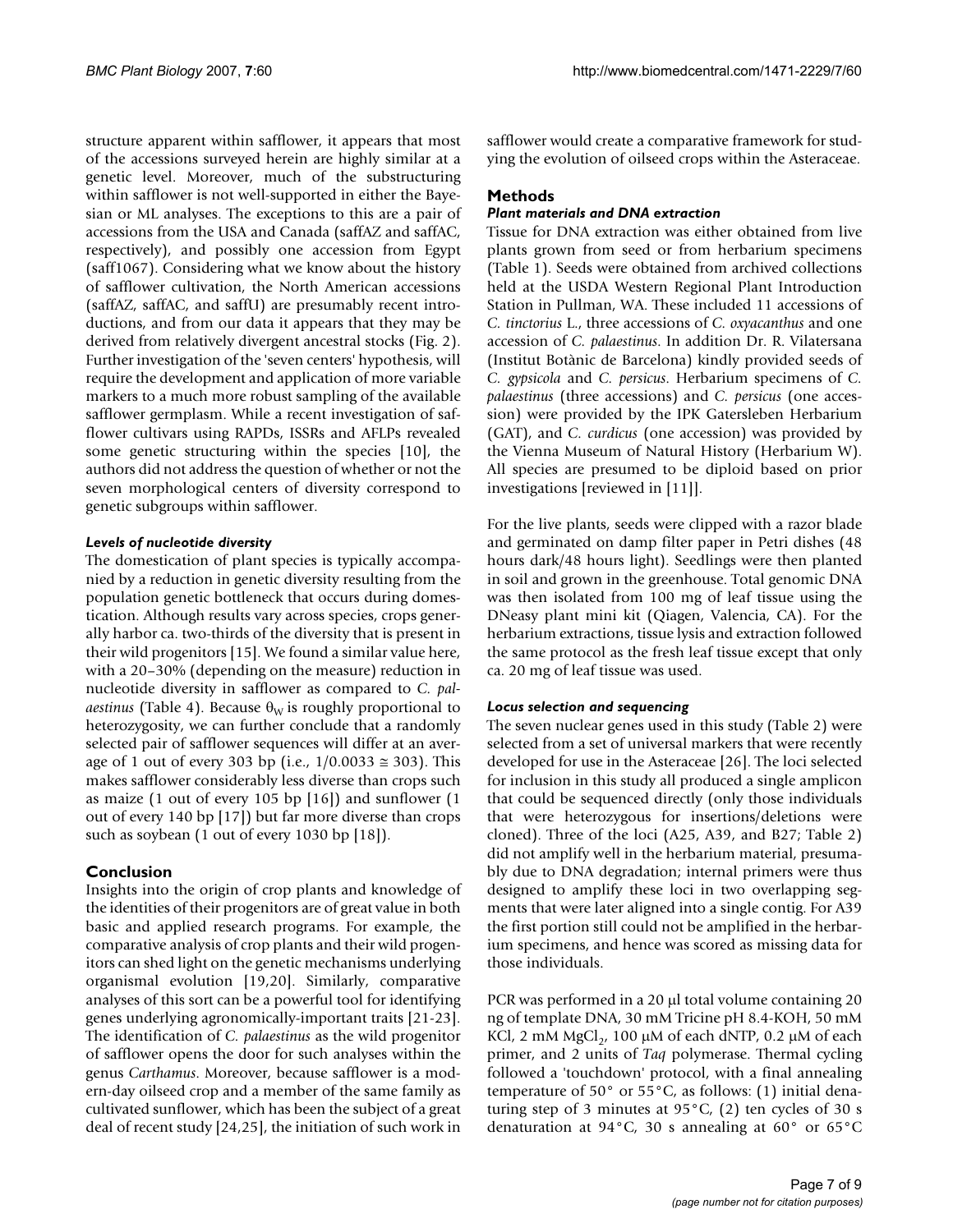(annealing temperature was reduced by one degree per cycle), 45 s extension time at 72°C, (3) 30 cycles of 30 s at 94°C, 30 s at 50° or 55°C, 45 s at 72°C, and (4) a final extension of 20 m at 72°C. Following PCR amplification, the presence of amplicons was confirmed via agarose gel electrophoresis.

To prepare for DNA sequencing, 10 µl of each PCR product was incubated at 37°C for 45 m with 4 units of Exonuclease I and 0.8 units of Shrimp Alkaline Phosphatase (USB, Cleveland, OH). Enzymes were subsequently denatured by heating to 80°C for 15 minutes. Purified PCR amplicons  $(0.5 - 2 \mu)$  depending on approximate concentration) were then sequenced with the primers used for the initial PCR. DyeNamic (Amersham, Piscataway, NJ) or BigDye v3.1 (Applied Biosystems, Foster City, CA) chemistry was used for the sequencing following the manufacturers' protocols with minor modifications. Unincorporated dyes were removed from the sequencing reactions via Sephadex (Amersham) clean-up and sequences were resolved on a Basestation (MJ Research, San Francisco, CA) or ABI 3730xl (Applied Biosystems) automated DNA sequencer. For individuals that were heterozygous for indels at a particular locus (as evidenced by the initial sequencing chromatogram), the unpurified PCR product was cloned using the pDrive (Qiagen) or TOPO TA (Invitrogen, Carlsbad, CA) cloning vectors following the manufacturers' protocols. In order to protect against *Taq* errors, PCR products from five positive clones per cloning reaction were then prepared and sequenced as above, except that the T7 and M13 universal vector primers were used.

# *Data analyses*

DNA sequences were edited using Chromas 2.12 (Technelysium, Helensvale, Australia). Heterozygous bases from uncloned PCR products were detected by the presence of double peaks and coded following the conventions of the International Union of Biochemistry and Molecular Biology. From these, haplotypes were resolved using the maximum likelihood algorithm PL-EM [27] within the HapAnalyzer software [28]. Sequences were aligned using Clustal W2 [29] with the default settings, followed by manual adjustments. Indels were scored as additional characters using GapCoder [30], although regions that could not be aligned unambiguously and length variants at simple-sequence repeats were excluded from the analysis. Heterozygotes were common, and alleles were kept separate for the individual gene phylogenetic analyses. For the combined dataset, however, the phase of alleles across loci could not be reliably determined. As such, pairs of cloned alleles were collapsed into a single genotype for each gene and then the seven genes were concatenated for each individual.

Estimates of nucleotide diversity ( $\pi$  and θ, calculated on a per-site basis) as well as Tajima's *D* [31] were obtained for the three taxa with three or more samples (*C. tinctorius*, *C. palaestinus*, and *C. oxyacanthus*) using the software package DnaSP 4.00.5 [32,33]. Neighbor-Joining trees were generated separately for each locus and for the combined dataset using PAUP\* ver. 4.0b [34]. The combined dataset was also subjected to Maximum likelihood (ML) and Bayesian analyses. ML analysis was carried out using PHYML v2.4.4 [35] under the HKY+Γ model of molecular evolution with four substitution rate classes with 500 bootstrap replicates. Bayesian analysis was conducted with MrBayes [36] as implemented in the Geneious package (v3.0.6; Biomatters Ltd., Auckland, New Zealand). MCMC analysis was run with four chains simultaneously for 1,100,000 generations, subsampling every 200 generations. Samples prior to the generation 100,000 were treated as burn-in and discarded.

# **Authors' contributions**

MAC and JMB conceived the investigation, carried out the analyses and wrote the paper. MAC carried out the PCR and sequencing. All authors read and approved the final manuscript.

## **Acknowledgements**

We would like to thank J. Burger and four anonymous reviewers for comments on an earlier version of the manuscript, R. Vilatersana for seeds and K. Pistrick (IPK Gatersleben) and E. Vitek (Vienna Museum of Natural History) for sending herbarium specimens. This work was supported in part by grants to JMB from the National Science Foundation (DBI-0332411) and the United States Department of Agriculture (03-35300-13104).

# **References**

- 1. Knowles PF, Ashri A: **Safflower: Carthamus tinctorius (Compositae).** In *Evolution of Crop Plants* 2nd edition. Edited by: Smartt J, Simmonds NW. Harlow, UK<sup>'</sup>, Longman; 1995:47-50.
- 2. Smith JR: **Safflower.** Champaign, IL., AOCS Press; 1996.<br>3. Knowles PF: **Centers of plant diversity and conser**
- Knowles PF: **Centers of plant diversity and conservation of crop** germplasm Safflower. Economic Botany 1969, crop germplasm - Safflower. **23(4):**324-329.
- 4. Weiss EA: **Castor, Sesame and Safflower.** New York, NY , Barnes and Noble, Inc.; 1971.
- 5. Knowles PF: **Safflower.** *Advances in Agronomy* 1958, **10:**289-323.
- 6. Lacey DJ, Wellner N, Beaudoin F, Napier JA, Shewry PR: **[Secondary](http://www.ncbi.nlm.nih.gov/entrez/query.fcgi?cmd=Retrieve&db=PubMed&dopt=Abstract&list_uids=9716507) structure of oleosins in oil bodies isolated from seeds of saf[flower \(Carthamus tinctorius L.\) and sunflower \(Helianthus](http://www.ncbi.nlm.nih.gov/entrez/query.fcgi?cmd=Retrieve&db=PubMed&dopt=Abstract&list_uids=9716507) [annuus L.\).](http://www.ncbi.nlm.nih.gov/entrez/query.fcgi?cmd=Retrieve&db=PubMed&dopt=Abstract&list_uids=9716507)** *Biochemical Journal* 1998, **334:**469-477.
- 7. Markley N, Nykiforuk C, Boothe J, Moloney M: **Producing proteins using transgenic oilbody-oleosin technology. BioPharm International, June 2006. http://www.sembiosys.ca/Docs/ Biopharma.pdf.** [\[http://www.sembiosys.ca/Docs/Biopharma.pdf](http://www.sembiosys.ca/Docs/Biopharma.pdf)].
- 8. Vilatersana R, Garnatje T, Susanna A, Garcia-Jacas N: **Taxonomic problems in Carthamus (Asteraceae): RAPD markers and sectional classification.** *Botanical Journal of the Linnean Society* 2005, **147(3):**375-383.
- 9. Vilatersana R, Susanna A, Garcia-Jacas N, Garnatje T: **Generic delimitation and phylogeny of the Carduncellus-Carthamus complex (Asteraceae) based on ITS sequences.** *Plant Systematics and Evolution* 2000, **221:**89-105.
- 10. Sehgal D, Raina SN: **Genotyping safflower (Carthamus tinctorius) cultivars by DNA fingerprints.** *Euphytica* 2005, **146(1- 2):**67-76.
- 11. Garnatie T, Garcia S, Vilatersana R, Valles |: [Genome size variation](http://www.ncbi.nlm.nih.gov/entrez/query.fcgi?cmd=Retrieve&db=PubMed&dopt=Abstract&list_uids=16390843) **[in the genus Carthamus \(Asteraceae, Cardueae\): Systematic](http://www.ncbi.nlm.nih.gov/entrez/query.fcgi?cmd=Retrieve&db=PubMed&dopt=Abstract&list_uids=16390843)**